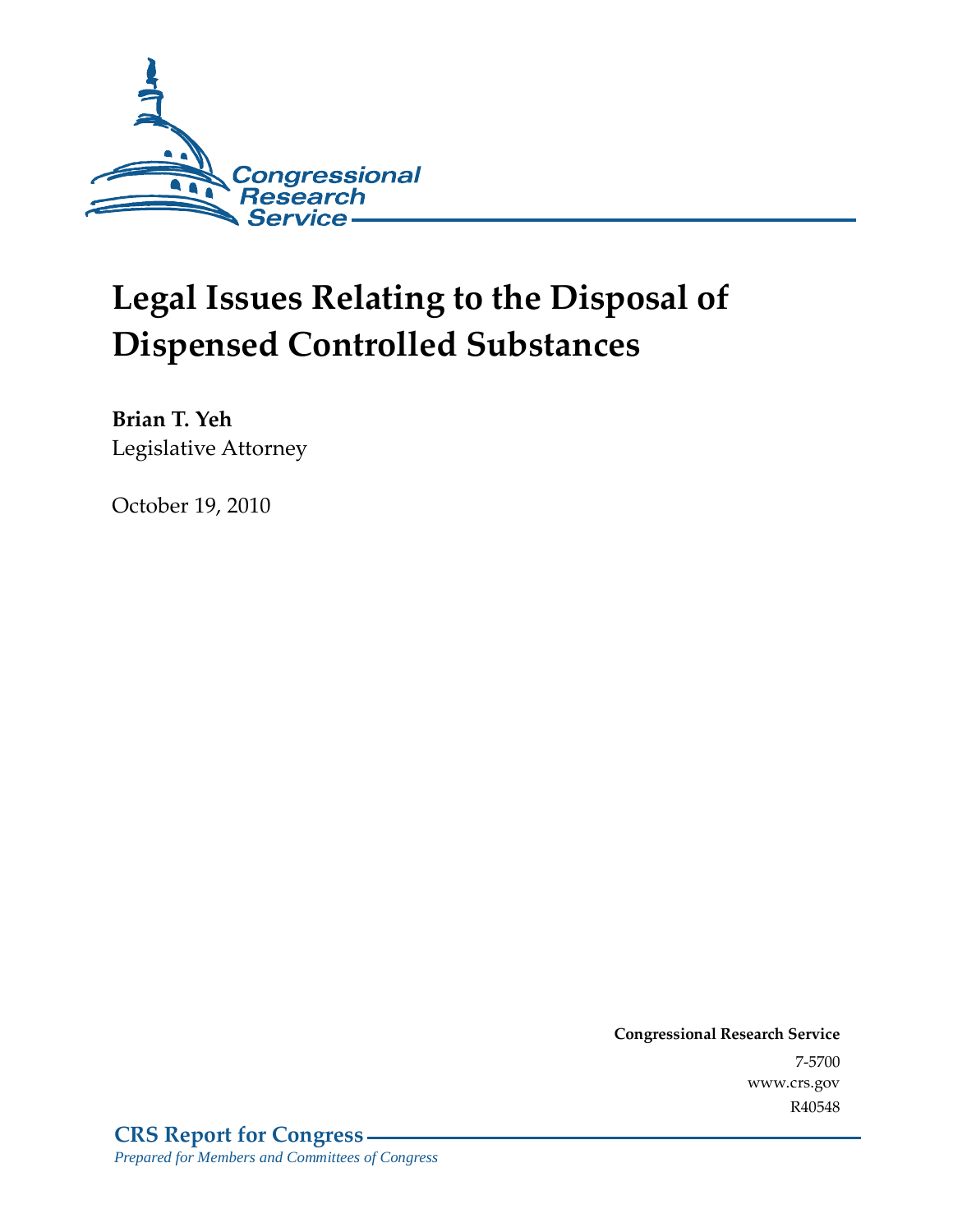### **Summary**

According to the White House Office of National Drug Control Policy, the intentional use of prescription drugs for non-medical purposes is the fastest-growing drug problem in the country and the second-most common form of illicit drug abuse among teenagers in the United States, behind marijuana use. Young adults and teenagers may find their parents' prescription drugs in unsecured medicine cabinets or other obvious locations in the home, or they may retrieve expired or unwanted medication from the trash. It is believed that properly disposing of unwanted medications would help prevent prescription drug abuse by reducing the accessibility and availability of such drugs. Yet throwing prescription medications into the trash or flushing them down the toilet may not be environmentally desirable. In response, many local communities and states have implemented pharmaceutical disposal programs (often referred to as drug "take-back" programs) that collect unused and unwanted medications from patients for incineration or other method of destruction that complies with federal and state laws and regulations, including those relating to public health and the environment.

Prescription drugs may be categorized as either controlled substance medication or noncontrolled substance medication. Pharmaceutical controlled substances, such as narcotic pain relievers OxyContin® and Vicodin®, are among the most commonly abused prescription drugs. However, community take-back programs usually only accept *non*-controlled substance medication, in compliance with the federal Controlled Substances Act. This statute comprehensively governs all distributions of controlled substances, and it currently does not allow for a patient to transfer a controlled substance to another entity for any purpose, including disposal of the drug. (Federal regulations provide a limited exception to this general prohibition local law enforcement may obtain a waiver from the federal Drug Enforcement Administration to collect unused controlled substances from patients and destroy them.) As a consequence, patients seeking to reduce the amount of unwanted controlled substances in their possession have few alternative disposal options beyond discarding or flushing them.

The 111<sup>th</sup> Congress has considered legislation that would create a legal framework governing disposal of controlled substances that have been dispensed to patients. On October 12, 2010, President Obama signed the Secure and Responsible Drug Disposal Act of 2010 (S. 3397) into law (P.L. 111-273). P.L. 111-273 amends the Controlled Substances Act to allow a patient to deliver controlled substances to an entity that is authorized by federal law to dispose of them, providing that such disposal occurs in accordance with regulations issued by the Attorney General to prevent diversion of controlled substances. The Attorney General is required, in developing those regulations, to take into consideration the public health and safety, as well as the ease and cost of drug disposal program implementation and participation by various communities. Also, P.L. 111-273 gives the Attorney General discretion to issue regulations that authorize long-term care facilities to dispose of controlled substances on behalf of patients who reside in those facilities.

Other related bills in the 111<sup>th</sup> Congress include the Safe Drug Disposal Act of 2010 (H.R. 5809), the Safe Drug Disposal Act of 2009 (H.R. 1191, S. 1336), the Secure and Responsible Drug Disposal Act of 2009 (H.R. 1359, S. 1292), and the Safe Prescription Drug Disposal and Education Act (H.R. 5925).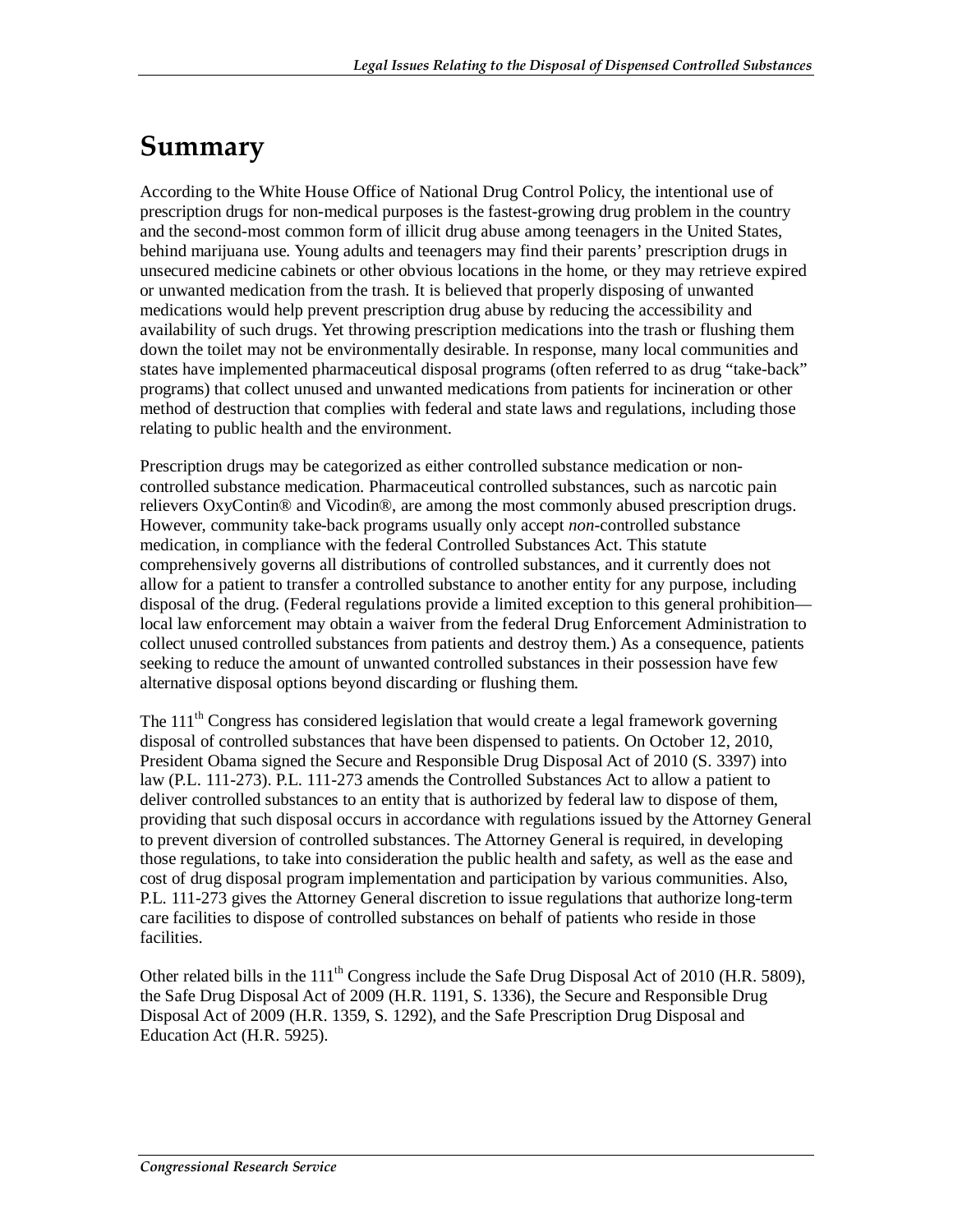## Contents

#### Contacts

|--|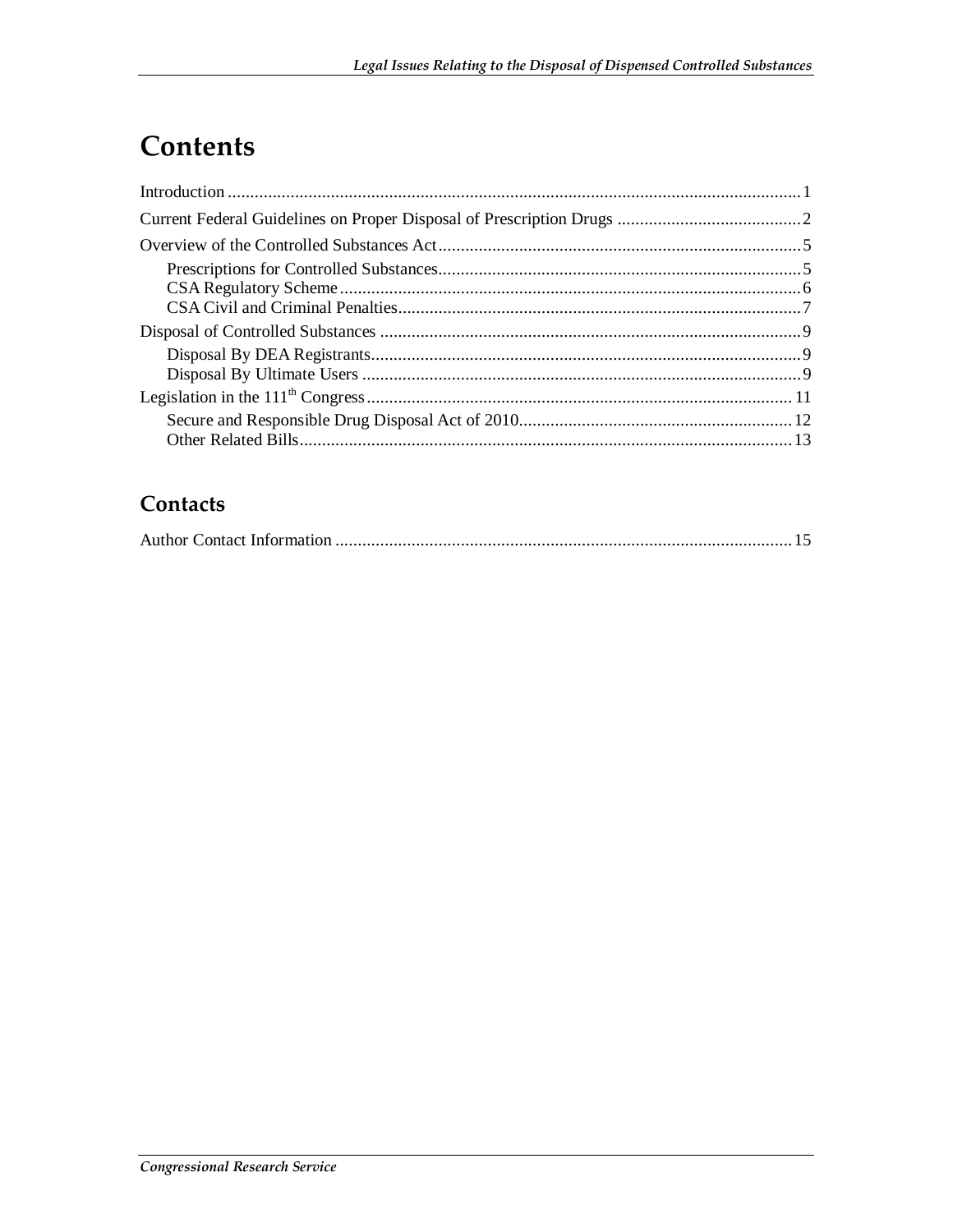### **Introduction**

Prescription drug abuse<sup>1</sup> is the second-most common form of illicit drug abuse among teenagers in the United States, trailing only marijuana use.<sup>2</sup> The director of the White House Office of National Drug Control Policy (ONDCP), R. Gil Kerlikowske, has called prescription drug abuse "the fastest-growing drug problem in the United States" and "a serious public health concern."<sup>3</sup> Controlled substances, such as the narcotic pain relievers OxyContin® and Vicodin®, are among the most often abused prescription drugs.<sup>4</sup> Young adults and teenagers may have easy access to prescription drugs via their parents' medicine cabinets, from their friends or relatives, or they may retrieve expired or unwanted medication from the trash.<sup>5</sup> A possible approach to addressing the prescription drug abuse problem is to reduce the availability of such drugs by patients disposing of unwanted medications that have been accumulating in their homes.<sup>6</sup> Yet throwing prescription medications into the trash, flushing them down the toilet, or pouring them down a sink or drain such that they end up in solid waste landfills or wastewater treatment systems—may have undesirable environmental consequences.<sup>7</sup> As Director Kerlikowske testified before Congress,

These drugs are dispensed for legitimate purposes and too often, the public's perception is that they are safe for uses other than those for which they are prescribed. We must change public perception so the societal norm shifts to one where unused or expired medications are disposed of in a timely, safe, and environmentally responsible manner. We envision a future where disposal of these medications is second-nature to most Americans, in much the same way as proper and responsible recycling of aluminum cans has become. Creating a method of disposal of expired or unused prescription drugs is essential to public health, public safety, and the environment.<sup>8</sup>

<sup>-</sup> $<sup>1</sup>$  In this report, prescription drug abuse is defined as the "use of prescription medications without medical supervision</sup> for the intentional purpose of getting high, or for some reason other than what the medication was intended." White House Office of National Drug Control Policy, *Teens and Prescription Drug,* February 2007, at 8, *available at*  http://www.theantidrug.com/pdfs/TEENS\_AND\_PRESCRIPTION\_DRUGS.pdf.

<sup>2</sup> ONDCP, *Prescription Drug Abuse Prevention, at* http://www.whitehousedrugpolicy.gov/drugfact/ prescr\_drg\_abuse.html*; see also* Substance Abuse and Mental Health Services Administration, *Results from the 2007National Survey on Drug Use and Health: National Findings*, *available at* http://www.oas.samhsa.gov/NSDUH/ 2k7NSDUH/2k7results.cfm.

<sup>3</sup> *Drug Waste and Disposal: When Prescriptions Become Poison: Hearing Before the Senate Special Comm. on Aging,*   $111<sup>th</sup> Cong., 2<sup>nd</sup> sess. (2010)$  (statement of Director Kerlikowske, at 1).

<sup>4</sup> ONDCP, *Prescription for Danger, A Report on the Troubling Trend of Prescription and Over-the-Counter Drug Abuse Among the Nation's Teens*, January 2008, at 3, *available at* http://www.theantidrug.com/pdfs/ prescription\_report.pdf.

<sup>5</sup> *Id.* at 5.

<sup>6</sup> 155 CONG. REC. E386 (daily ed. February 25, 2009) (statement of Rep. Jay Inslee) ("Family medicine cabinets all across America have turned into the drug dealers of today").

 $<sup>7</sup>$  The environmental effects of disposal of prescription drugs by flushing them down the toilet are beyond the scope of</sup> this report. For information related to this issue, *see* CRS Report R40177, *Environmental Exposure to Endocrine Disruptors: What Are the Human Health Risks?*, by Linda-Jo Schierow and Eugene H. Buck, and *Pharmaceuticals in the Nation's Water: Assessing Potential Risks and Actions to Address the Issue*: *Hearing Before the Subcomm. on Transportation Safety, Infrastructure Security, and Water Quality of the S. Comm. on Environment and Public Works,*  $110^{th}$  Cong.,  $2^{nd}$  sess. (2008).

<sup>8</sup> *Drug Waste and Disposal: When Prescriptions Become Poison: Hearing Before the Senate Special Comm. on Aging,*   $111<sup>th</sup>$  Cong.,  $2<sup>nd</sup>$  sess. (2010) (statement of Director Kerlikowske, at 2-3).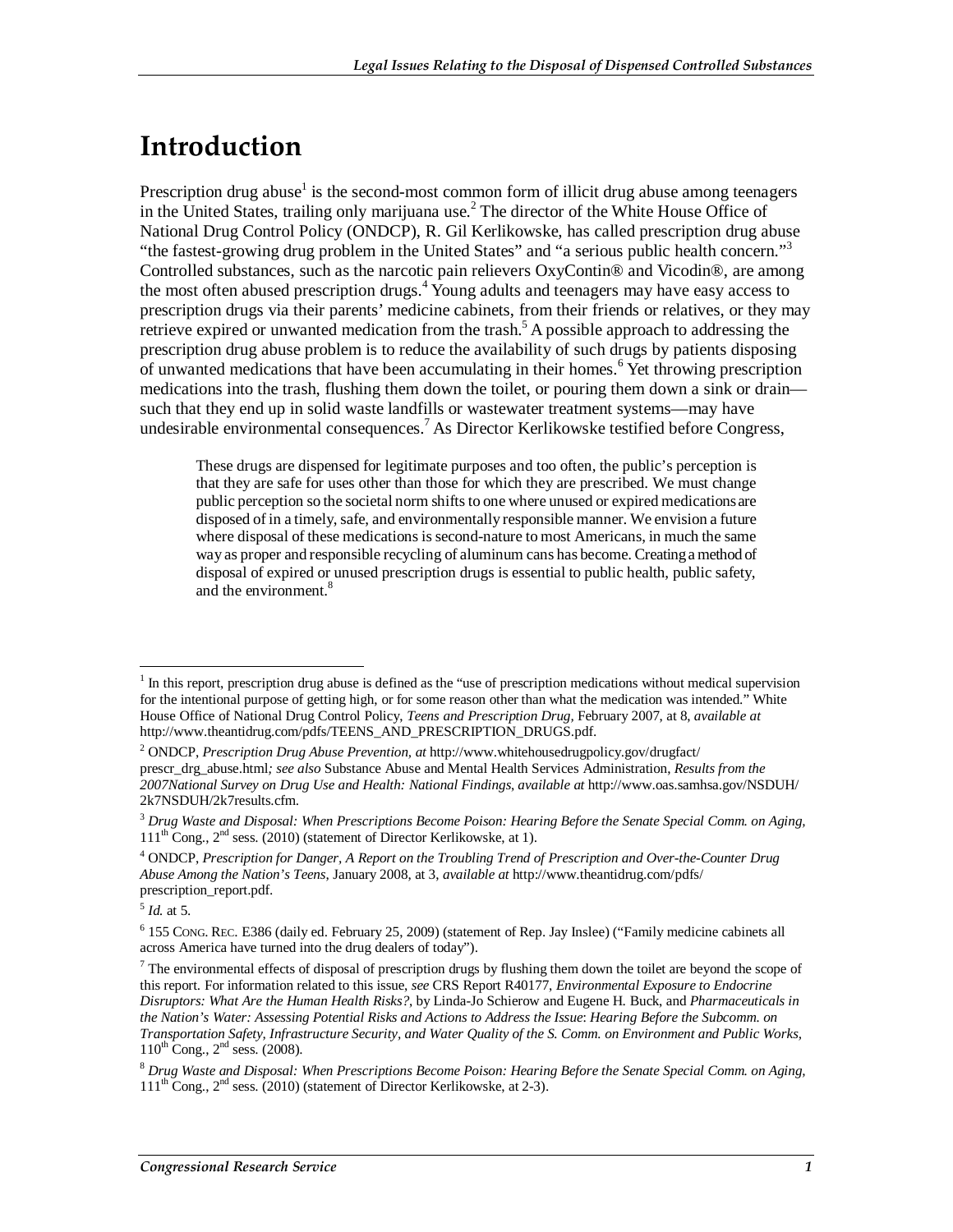Some local and state government agencies and grassroots organizations have established drug disposal programs (often referred to as pharmaceutical "take-back" programs) to facilitate the collection of unused, unwanted, or expired medications for incineration or other method of destruction that complies with federal and state laws and regulations, including those relating to public health and the environment.<sup>9</sup> There are several different types of take-back programs, including the following: permanent locations where unused prescription drugs are collected; special one-day events in which patients can drop off unwanted drugs at pharmacies or hazardous waste collection sites; and mail-in/ship-back programs.<sup>10</sup> One of the action items set forth in the ONDCP's *2010 National Drug Control Strategy* calls for an increase in the creation and operation of take-back programs in communities around the country to address the pharmaceutical abuse problem. $^{11}$ 

However, these take-back programs often *exclude* **controlled substance** medications because federal law currently does not allow for a patient to deliver a controlled substance to another entity for disposal purposes, unless local law enforcement has obtained a waiver from the federal Drug Enforcement Administration (DEA) to take custody of the unused controlled substances from patients and destroy them.<sup>12</sup> As a consequence, those seeking to reduce the amount of unwanted controlled substances in their households have few alternative disposal options beyond discarding or flushing them.

### **Current Federal Guidelines on Proper Disposal of Prescription Drugs**

The ONDCP has issued the following recommendations regarding disposing of expired or unused prescription medications in such a way that makes it difficult for the drugs to be easily retrieved:<sup>13</sup>

 9 For a survey of these programs, *see* Illinois-Indiana Sea Grant College Program, *Unwanted Medicine Take-back Programs: Case Studies*, April 2, 2009, *available at* http://www.iisgcp.org/UnwantedMeds/toolkit/2.0CaseStudies.pdf.

<sup>10</sup> *Drug Waste and Disposal: When Prescriptions Become Poison: Hearing Before the Senate Special Comm. on Aging,*   $111<sup>th</sup>$  Cong.,  $2<sup>nd</sup>$  sess. (2010) (statement of Director Kerlikowske, at 6).

<sup>11</sup> ONDCP, *The 2010 National Drug Control Strategy,* at 30-32, *available at* http://www.whitehousedrugpolicy.gov/ publications/policy/ndcs10/ndcs2010.pdf.

<sup>&</sup>lt;sup>12</sup> DEA, *Disposal of Controlled Substances by Persons Not Registered With the Drug Enforcement Administration, 74* Fed. Reg. 3480, 3483 (January 21, 2009); *Drug Waste and Disposal: When Prescriptions Become Poison: Hearing Before the Senate Special Comm. on Aging,*  $111^{th}$  Cong.,  $2^{nd}$  sess. (2010) (statement of Director Kerlikowske, at 6).

<sup>13</sup> ONDCP, *Proper Disposal of Prescription Drugs*, October 2009, *available at* http://www.whitehousedrugpolicy.gov/ publications/pdf/prescrip\_disposal.pdf.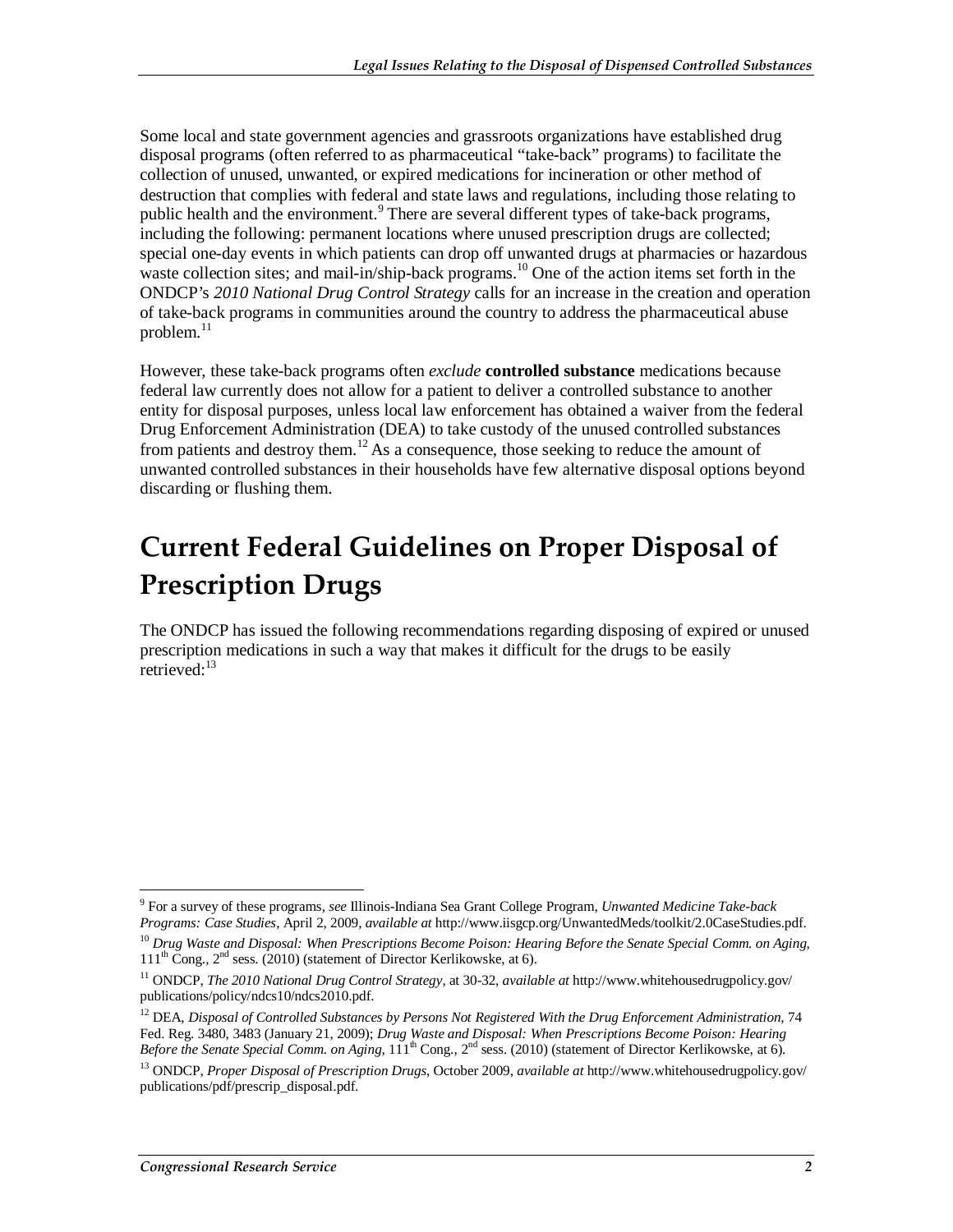#### **Federal Guidelines for Proper Disposal of Prescription Drugs**

- Do not flush prescription drugs down the toilet or drain unless the label or accompanying patient information specifically instructs the patient to do so.
- To dispose of prescription drugs not labeled to be flushed, take advantage of community pharmaceutical drug take-back programs or other programs, such as household hazardous waste collection events, that collect drugs at a central location for proper disposal. Call your city or county government's household trash and recycling service and ask if a drug take-back program is available in your community.
- *In the event a drug take-back or collection program is not available:* 
	- 1. Take the prescription drugs out of their original containers.
	- 2. Mix drugs with an undesirable substance, such as used coffee grounds or kitty litter.
	- 3. Put this mixture into disposable containers with a lid, such as an empty margarine tub, or into a sealable bag.
	- 4. Conceal or remove any personal information, including the Rx number, on the empty containers by covering it with black permanent marker or duct tape, or by scratching it off.
	- 5. Place the sealed container with the mixture, and the empty drug containers, into the trash.

This consumer guidance was developed in collaboration with the U.S. Food and Drug Administration (FDA).<sup>14</sup> The FDA also maintains a list of less than 30 medicines that the agency recommends patients flush down the sink or toilet if they wish to dispose of them, although the agency is careful to note that "disposal by flushing is not recommended for the vast majority of medicines."<sup>15</sup> The FDA warns that the particular medications on its list, if taken accidentally by children, pets, or anyone for whom they were not prescribed, could cause harmful health effects including breathing difficulties, heart problems, or even death. Thus, in the FDA's view, flushing serves not only to deter illegal drug abuse, but also to reduce the danger of unintentional use of these medicines.<sup>16</sup> In support of flushing certain medicines down the toilet or sink, the FDA has addressed concerns over whether such action poses a risk to human health and the environment:

We are aware of recent reports that have noted trace amounts of medicines in the water system. The majority of medicines found in the water system are a result of the body's natural routes of drug elimination (in urine or feces). Scientists, to date, have found no evidence of harmful effects to human health from medicines in the environment.

<sup>-</sup>14 Food and Drug Administration, *How to Dispose of Unused Medicines*, October 14, 2009, *available at*  http://www.fda.gov/ForConsumers/ConsumerUpdates/ucm101653.htm.

<sup>15</sup> Food and Drug Administration, *Disposal by Flushing of Certain Unused Medicines: What You Should Know,* August 2009, *at* http://www.fda.gov/Drugs/ResourcesForYou/Consumers/BuyingUsingMedicineSafely/ EnsuringSafeUseofMedicine/SafeDisposalofMedicines/ucm186187.htm#MEDICINES.

<sup>16</sup> Food and Drug Administration, *How to Dispose of Unused Medicines*, October 14, 2009, *available at*  http://www.fda.gov/ForConsumers/ConsumerUpdates/ucm101653.htm.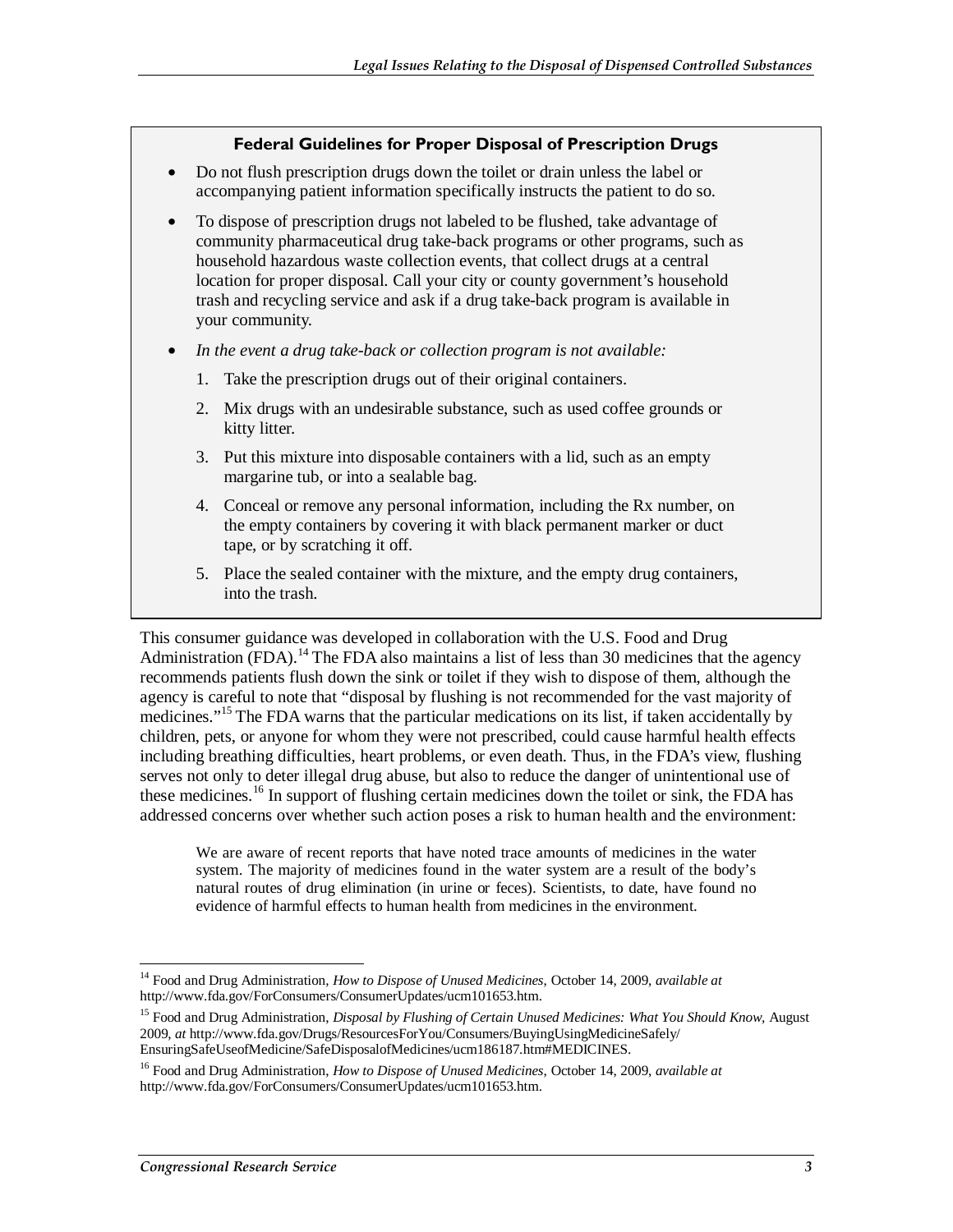Disposal of these select, few medicines by flushing contributes only a small fraction of the total amount medicine found in the water. FDA believes that any potential risk to people and the environment from flushing this small, select list of medicines is outweighed by the real possibility of life-threatening risks from accidental ingestion of these medicines.<sup>17</sup>

In addition to the ONDCP and FDA recommendations described above, a public-private collaboration between the U.S. Fish and Wildlife Service, the American Pharmacists Association, and the Pharmaceutical Research and Manufacturers of America has produced a national campaign called "SMARxT DISPOSAL™," to provide information regarding the safe disposal of medication and to raise public awareness about the possible environmental impacts from improper disposal of drugs.<sup>18</sup> The advice disseminated under the SMARxT DISPOSAL<sup>TM</sup> campaign regarding unused medication disposal is substantially similar to that offered by the ONDCP and  $FDA.<sup>1</sup>$ 

While the federal guidelines encourage consumers to utilize community pharmaceutical drug take-back programs, the current legal restrictions on collecting controlled substances necessarily limit many programs. In January 2009, in response to the concerns raised about these impediments, the DEA, an agency within the U.S. Department of Justice, requested public comments in advance of a proposed rulemaking to permit the disposal of dispensed controlled substances in a manner that is consistent with the federal Controlled Substances Act.<sup>20</sup> As of the date of this report, the DEA has not yet promulgated a regulation concerning this matter.<sup>21</sup> However, the DEA has recently explained in testimony before Congress that it cannot move forward with the regulatory proposal in the absence of legislation that provides the agency with the necessary statutory authority to fully implement it.<sup>22</sup>

This report presents an overview of the Controlled Substances Act and its implementing regulations that relate to patient disposal of unwanted prescription medication, as well as describes legislation introduced in the 111<sup>th</sup> Congress that would amend federal law to provide for more accessible methods of secure and environmentally responsible disposal of dispensed controlled substances.

-

<sup>17</sup> Food and Drug Administration, *Disposal by Flushing of Certain Unused Medicines: What You Should Know,* August 2009, *at* http://www.fda.gov/Drugs/ResourcesForYou/Consumers/BuyingUsingMedicineSafely/ EnsuringSafeUseofMedicine/SafeDisposalofMedicines/ucm186187.htm#MEDICINES.

<sup>18</sup> U.S. Fish & Wildlife Service, *News Release: Medicine Disposal Partnership Will Encourage Public to Flush Less, Crush More,* March 17, 2008, *available at* http://www.fws.gov/news/newsreleases/showNews.cfm?newsId= BD972725-A176-1841-9F1266DD535BE6B1; *see also* the public awareness campaign's website *at*  http://www.smarxtdisposal.net/.

<sup>&</sup>lt;sup>19</sup> However, one member of Congress has asserted that the information and advice that federal government agencies have offered to citizens regarding disposal of unused medication is inconsistent and confusing. *See Drug Waste and Disposal: When Prescriptions Become Poison: Hearing Before the Senate Special Comm. on Aging, 111<sup>th</sup> Cong., 2<sup>nd</sup>* sess. (2010) (opening statement of Senator Herb Kohl) ("Contradicting guidelines put forth by the DEA, FDA, EPA, and U.S. Fish and Wildlife Service need to be reconciled.").

<sup>20</sup> DEA, *Disposal of Controlled Substances by Persons Not Registered With the Drug Enforcement Administration*, 74 Fed. Reg. 3480 (January 21, 2009).

<sup>&</sup>lt;sup>21</sup> For information regarding the status of this rule, *see* http://www.reginfo.gov/public/do/eAgendaViewRule?pubId= 201004&RIN=1117-AB18.

<sup>22</sup> *Drug Waste and Disposal: When Prescriptions Become Poison: Hearing Before the Senate Special Comm. on Aging,*   $111<sup>th</sup> Cong., 2<sup>nd</sup> sess. (2010)$  (statement of Joseph T. Rannazzisi, DEA, at 5).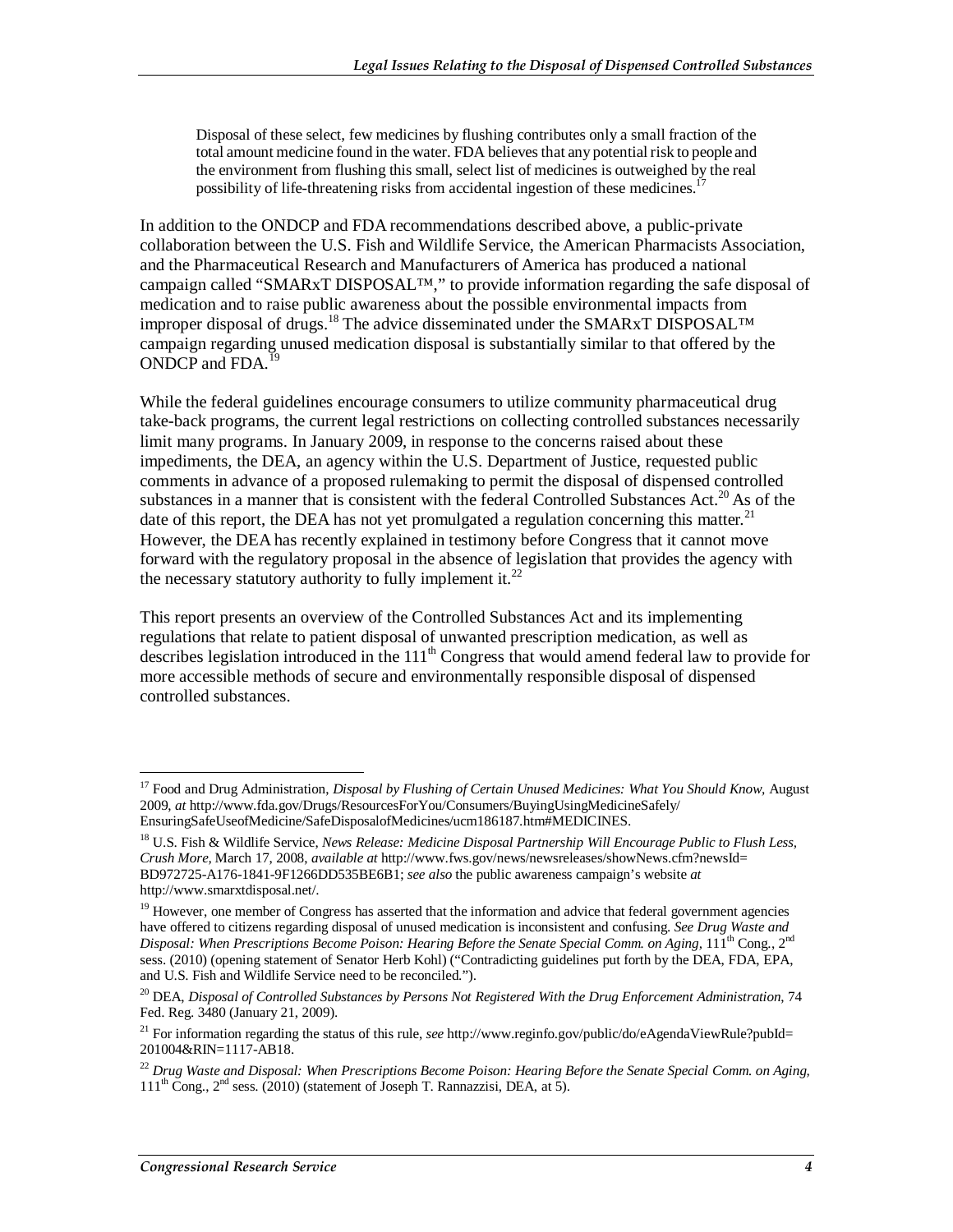### **Overview of the Controlled Substances Act**

The vast majority of prescription drugs are not controlled substances<sup>23</sup> and therefore are not regulated under the Comprehensive Drug Abuse Prevention and Control Act of 1970, commonly referred to as the Controlled Substances Act (CSA).<sup>24</sup> However, some prescription drugs—in particular those most susceptible to abuse such as narcotics and opiates that are often used in the treatment of pain<sup>25</sup>—come within the purview of the CSA because they have a greater potential for abuse than other prescription drugs and may lead to physical and psychological dependence. Enacted in 1970, the CSA is designed to regulate and facilitate the use of controlled substances for legitimate medical, scientific, research, and industrial purposes and to prevent these substances from being diverted for illegal purposes. By delegation from the U.S. Attorney General, the DEA is responsible for administering and enforcing the CSA and its implementing regulations.  $^{26}$ 

The CSA assigns various plants, drugs, and chemicals to one of five schedules, ranging from Schedule I, which contains substances that have no currently accepted medical use in treatment and cannot safely be made available under prescription (such as heroin), to Schedules II, III, IV, and V, which include substances that have recognized medical uses and may be manufactured, distributed, and used in accordance with the  $CSA<sup>27</sup>$ . The order of the schedules reflects substances that are progressively less dangerous and addictive. Schedule II narcotics include the drugs morphine, codeine, and OxyContin®. Schedule III substances include Vicodin® and anabolic steroids, while Schedule IV includes Xanax<sup>®</sup> and Valium<sup>®</sup>. Schedule V contains, among other things, cough medicines that contain a limited amount of codeine (Robitussin AC $\textcircled{8}$ ).<sup>28</sup>

#### **Prescriptions for Controlled Substances**

It is unlawful for any person to prescribe or dispense controlled substances without first registering with the DEA Administrator.<sup>29</sup> No controlled substance that is a prescription drug (as determined under § 503(b) of the Federal Food, Drug, and Cosmetic Act) assigned to Schedules II, III, IV, and V may be dispensed without a prescription.<sup>30</sup> A prescription for a controlled substance may be issued only for a "legitimate medical purpose" by a physician "acting in the

<sup>-</sup> $^{23}$  By one estimate, between 10%-11% of all drug prescriptions written in the United States are for pharmaceutical controlled substances. *Electronic Prescribing of Controlled Substances: Addressing Health Care and Law Enforcement Priorities: Hearing Before the S. Comm. on the Judiciary*,  $110^{th}$  Cong. (2007) (statement of Joseph T. Rannazzisi, DEA).

 $24$  The Federal Food, Drug, and Cosmetic Act, enforced by the Food and Drug Administration, governs the safety and efficacy of all kinds of prescription medications (controlled and non-controlled substances), including the approval, manufacturing, and distribution of such drugs.

<sup>25</sup> *Generation Rx: The Abuse of Prescription and Over-the-Counter Drugs: Hearing Before the S. Comm. On the Judiciary*, 110<sup>th</sup> Cong. (2008) (statement of Dr. Leonard J. Paulozzi, Centers for Disease Control and Prevention). <sup>26</sup> 21 U.S.C. § 871(a); 28 C.F.R. § 0.100(b).

<sup>27</sup> *See* 21 U.S.C. § 812. The list of controlled substances may be found in 21 C.F.R. § 1308.11-15.

 $^{28}$  U.S. Dep't of Justice, DEA, Practitioner's Manual (2006 ed.), at 5-6.

 $^{29}$  21 U.S.C. §§ 822, 841(a)(1).

 $30$  21 U.S.C. § 829.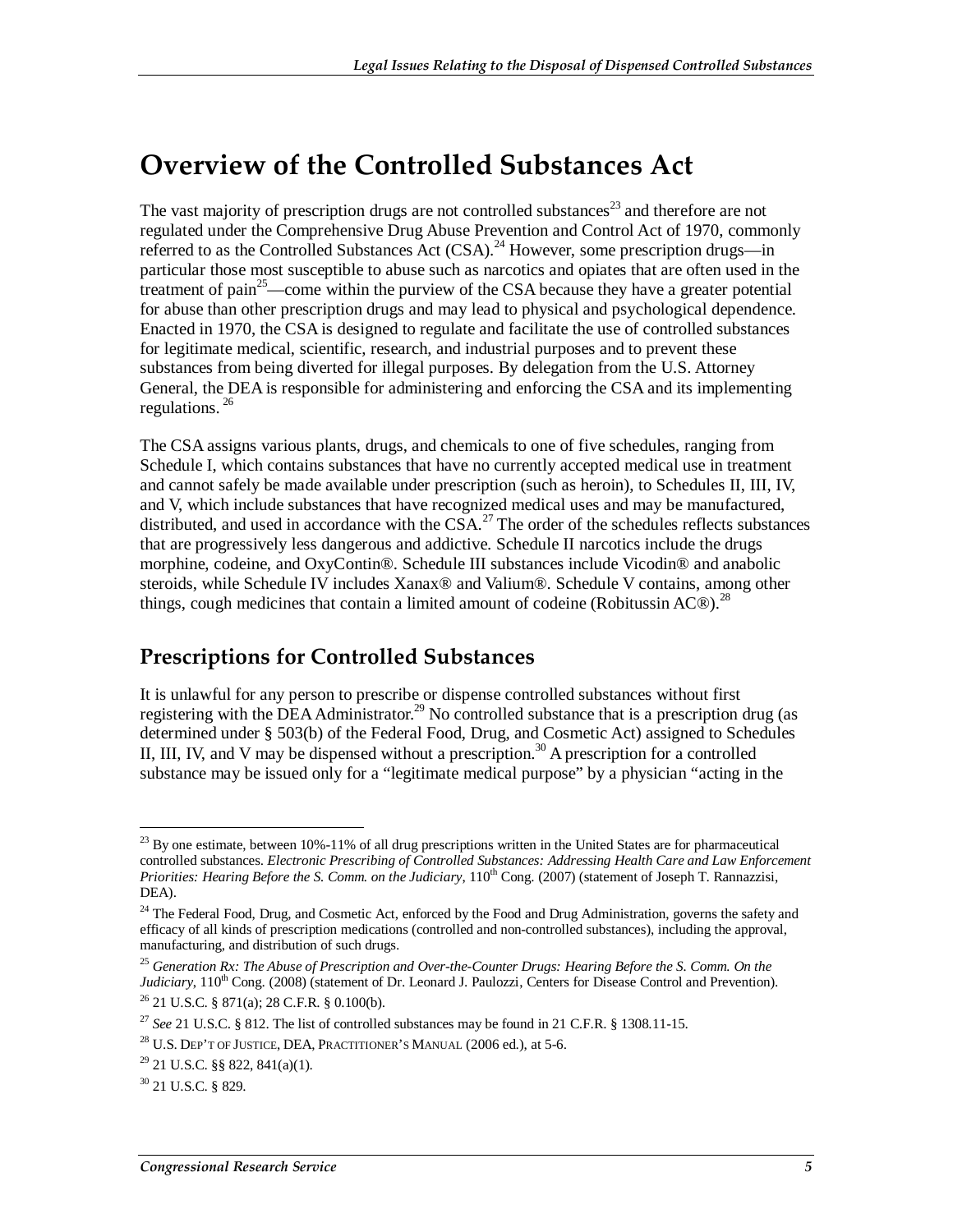usual course of his professional practice.<sup>31</sup> The CSA authorizes the DEA Administrator to suspend or revoke a physician's prescription privileges upon a finding that the physician has "committed such acts as would render his registration ... inconsistent with the public interest."<sup>32</sup> In determining the public interest, the DEA Administrator is required to consider the following factors:<sup>33</sup>

- the recommendation of the appropriate state licensing board or professional disciplinary authority;
- the applicant's experience in dispensing, or conducting research with respect to controlled substances;
- the applicant's conviction record under federal or state laws relating to the manufacture, distribution, or dispensing of controlled substances;
- compliance with applicable state, federal, or local laws relating to controlled substances; and
- such other conduct which may threaten the public health and safety.

#### **CSA Regulatory Scheme**

The regulatory structure of the CSA creates a "closed system" in which distribution of controlled substances may lawfully occur among registered handlers.<sup>34</sup> The CSA places several regulatory requirements upon legitimate handlers of controlled substances, including registration, providing effective security, recordkeeping, and reporting.<sup>35</sup> Every person who manufactures, distributes, dispenses, imports, or exports any controlled substance, or who proposes to engage in the manufacture, distribution, dispensing, importation, or exportation of any controlled substance, must obtain a registration issued by the DEA (unless exempt).<sup>36</sup> Manufacturers and distributers of controlled substances must register annually, and those who dispense controlled substances must obtain registrations that may not be issued for less than one year or more than three years.<sup>37</sup> Registrations specify the extent to which registrants are authorized to manufacture, possess, distribute, or dispense controlled substances. All registrants must provide "effective controls and procedures" to prevent the theft or diversion of the controlled substances in their possession.<sup>38</sup> In addition, the CSA imposes accountability requirements on all registered handlers of controlled substances. Registrants must keep strict records and maintain inventories in compliance with federal law and rules adopted by the relevant state.<sup>39</sup> For example, a registrant must maintain a complete and accurate record of each substance manufactured, received, sold, delivered, or

<sup>-</sup>31 21 C.F.R. § 1306.04(a); United States v. Moore, 423 U.S. 122 (1975).

<sup>32 21</sup> U.S.C. § 824(a)(4); 21 C.F.R. § 1301.36.

<sup>33 21</sup> U.S.C. § 823(f).

<sup>34</sup> DEA, *Electronic Prescriptions for Controlled Substances*, 73 Fed. Reg. 36722 (proposed June 27, 2008).

<sup>35</sup> For more details about these requirements, *see* CRS Report RL34635, *The Controlled Substances Act: Regulatory Requirements*, by James E. Nichols and Brian T. Yeh.

<sup>36 21</sup> U.S.C. § 822; 21 C.F.R. §§ 1301.22-1301.26 (exempting agents of registrants, certain military personnel, and law enforcement officials from DEA registration requirements).

 $37$  21 U.S.C. § 822(a).

<sup>38 21</sup> C.F.R. § 1301.71.

<sup>39 21</sup> U.S.C. § 827.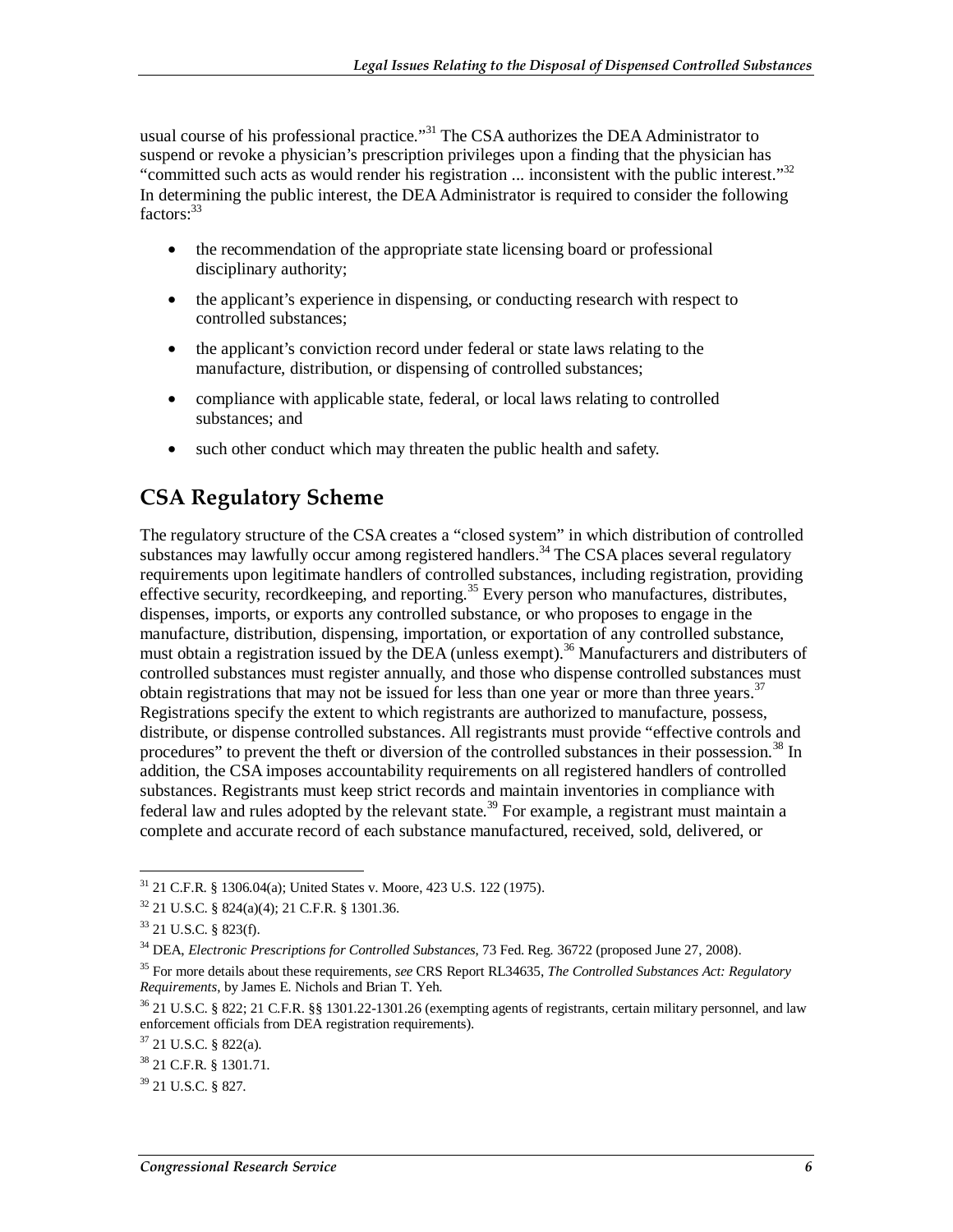otherwise disposed of by the registrant.<sup>40</sup> Registrants must also complete and submit to the DEA periodic reports of every sale, delivery, or other disposal of any controlled substance.<sup>41</sup>

The DEA has described the movement of a controlled substance from manufacture to the patient as follows:

[A] controlled substance, after being manufactured by a DEA-registered manufacturer, may be transferred to a DEA-registered distributor for subsequent distribution to a DEAregistered retail pharmacy. After a DEA-registered practitioner, such as a physician or a dentist, issues a prescription for a controlled substance to a patient (i.e., the ultimate user), that patient can fill that prescription at a retail pharmacy to obtain that controlled substance. In this system, the manufacturer, the distributor, the practitioner, and the retail pharmacy are all required to be DEA registrants, or to be exempted from the requirement of registration, to participate in the process.<sup>42</sup>

This "closed system" of distribution guarantees that a particular controlled substance is always under the control of a DEA-registered person until it reaches the patient or is destroyed, and the CSA's regulatory requirements "ensure that all controlled substances are accounted for from their creation until their dispensing or destruction."<sup>43</sup>

#### **CSA Civil and Criminal Penalties**

For persons who lawfully handle controlled substances, failure to comply with the regulatory requirements of the CSA may result in civil penalties involving fines.<sup>44</sup> Examples of violations include the distribution or dispensing of a controlled substance not authorized by the person's registration with the DEA, as well as the refusal or failure to make, keep, or furnish any record or report required under the CSA. The CSA provides that violations of its regulatory requirements generally do not constitute a crime,<sup>45</sup> unless the violation was committed *knowingly*, in which case imprisonment of up to one or two years is authorized.<sup>46</sup>

The CSA provides a variety of criminal sanctions for *unlawful* possession, manufacturing, distribution, or importation of controlled substances. The CSA outlaws simple possession of controlled substances regardless of intent, stating that, "It shall be unlawful for any person knowingly or intentionally to possess a controlled substance."<sup>47</sup> However, the CSA permits patients to possess a controlled substance that "was obtained directly, or pursuant to a valid prescription or order, from a practitioner, while acting in the course of his professional practice."<sup>48</sup> Any person who violates the simple possession offense may be sentenced to a term of

<u>.</u>

<sup>40 21</sup> U.S.C. § 827.

 $41$  21 U.S.C. § 827(d).

<sup>&</sup>lt;sup>42</sup> DEA, *Disposal of Controlled Substances by Persons Not Registered With the Drug Enforcement Administration, 74* Fed. Reg. 3480, 3481 (January 21, 2009).

<sup>43</sup> DEA, *Definition and Registration of Reverse Distributors*, 70 Fed. Reg. 22591 (May 2, 2005). 44 21 U.S.C. § 842.

 $45$  21 U.S.C. § 842(c)(3).

 $46$  21 U.S.C. § 842(c)(2).

 $47$  21 U.S.C. § 844(a).

<sup>48</sup> *Id.*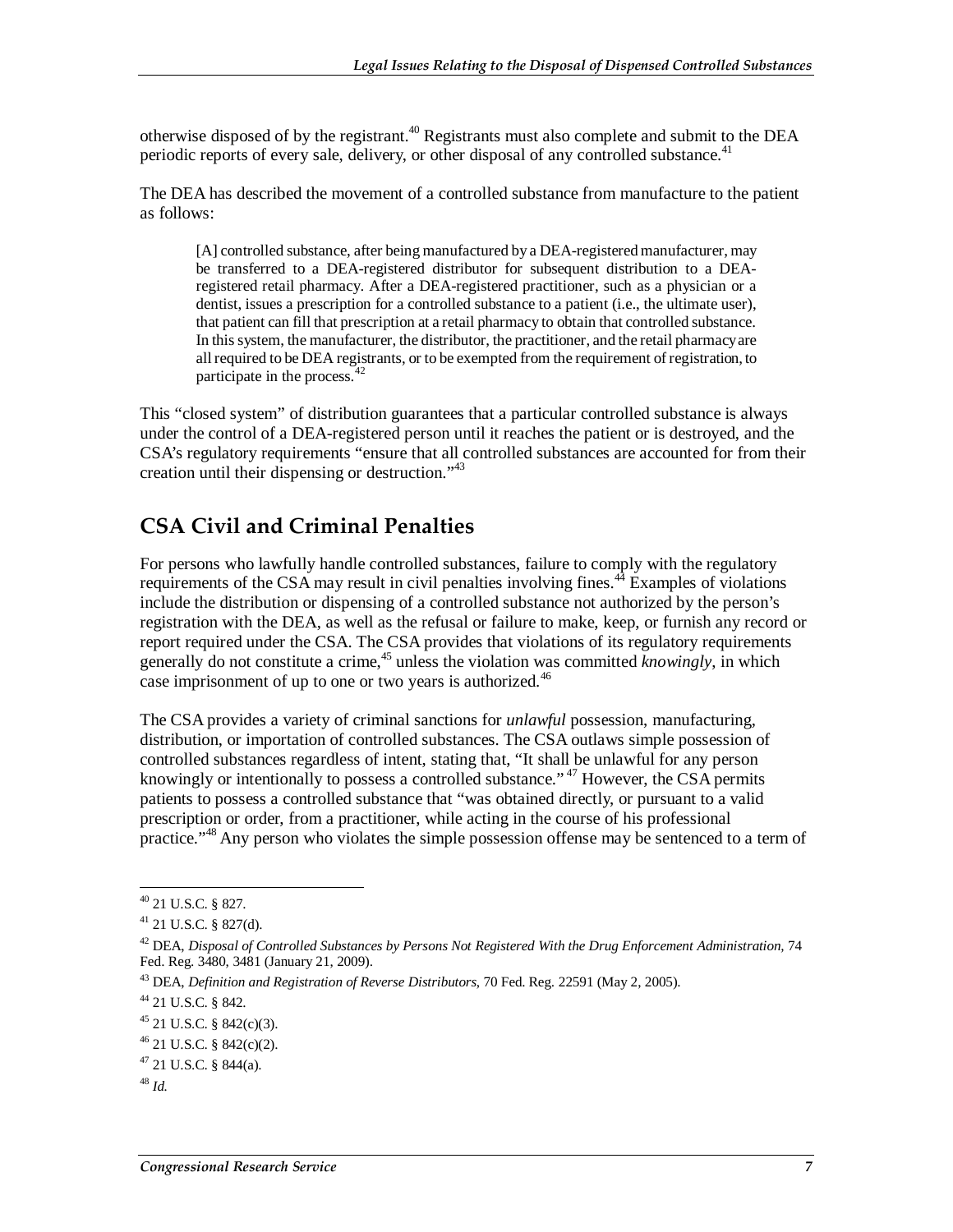imprisonment of not more than one year, and fined a minimum of \$1,000, or both.<sup>49</sup> A second violation raises the minimum fine to \$2,500 and a minimum imprisonment term of 15 days with a maximum of two years; a third offense carries a minimum fine of \$5,000 and minimum imprisonment for 90 days, with a maximum term of three years.<sup>50</sup>

The CSA also prohibits any person from knowingly or intentionally acquiring or obtaining possession of a controlled substance by misrepresentation, fraud, forgery, deception, or subterfuge.<sup>51</sup> A violation of this section may result in a term of imprisonment of not more than four years or a fine of up to \$250,000, or both; second offenses involving this section increases the maximum imprisonment term to eight years. $52$ 

The CSA broadly defines "distribution" to include virtually every transfer of possession.<sup>53</sup> Dispensing a controlled substance means "to deliver a controlled substance to an ultimate user ... by, or pursuant to the lawful order of, a practitioner, including the prescribing and administering of a controlled substance."<sup>54</sup> The term "deliver" means "the actual, constructive, or attempted transfer of a controlled substance or a listed chemical, whether or not there exists an agency relationship."<sup>55</sup> It is unlawful for any person knowingly or intentionally to distribute or dispense, or to possess with intent to distribute or dispense, a controlled substance, *except* as authorized by  $\text{law}^{56}$  The criminal penalties for violating this prohibition on unlawful distribution of a controlled substance vary depending on whether the individual is a first-time offender or a repeat offender, the type of substance involved, and the quantity of the type of substance involved.<sup>57</sup> For example, a violation of § 841(a) by a first-time offender involving a schedule II substance such as codeine is punishable by a term of imprisonment of up to 20 years and a fine of up to  $$1,000,000$ .<sup>58</sup> For a second offense, the fine increases to \$2,000,000 and the maximum imprisonment term increases to 30 years.

-

55 21 U.S.C. § 802(8).

 $56$  21 U.S.C. § 841(a)(1).

<sup>&</sup>lt;sup>49</sup> The penalties are increased for possession of flunitrazepam (a kind of date-rape drug known by its slang term "roofie") or a mixture or substance which contains cocaine base. *See* 21 U.S.C. § 844(a). <sup>50</sup> *Id.* 

<sup>51 21</sup> U.S.C. § 843(a)(3).

 $52$  21 U.S.C. § 843(d)(1).

<sup>53 21</sup> U.S.C. § 802(11) ("The term 'distribute' means to deliver (other than by administering or dispensing) a controlled substance or a listed chemical.").

 $54$  21 U.S.C. § 802(10).

<sup>57</sup> For a complete list of criminal sanctions for all violations of the CSA, *see* CRS Report RL30722, *Drug Offenses: Maximum Fines and Terms of Imprisonment for Violation of the Federal Controlled Substances Act and Related Laws*, by Brian T. Yeh.

<sup>58 21</sup> U.S.C. § 841(b)(1)(C).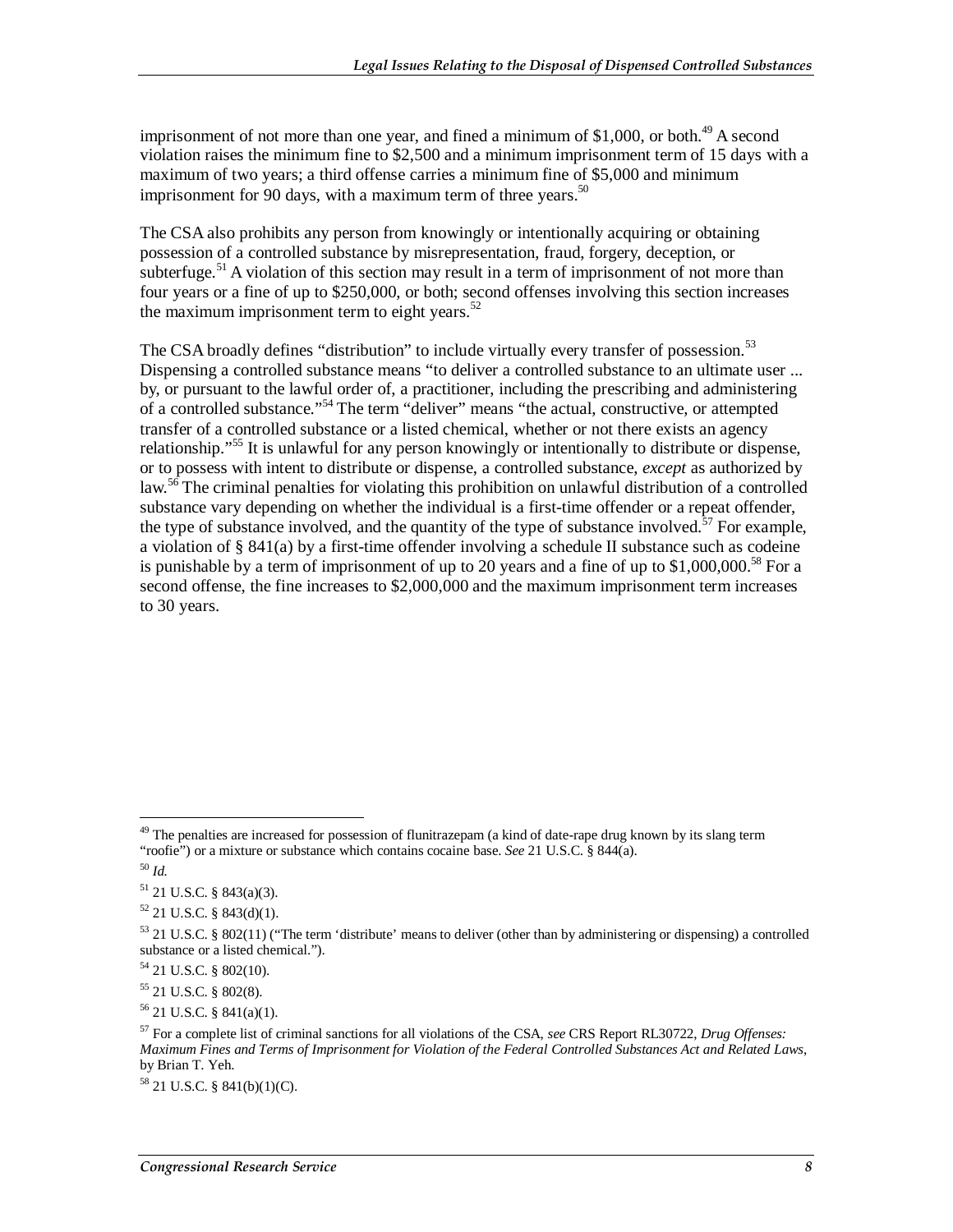### **Disposal of Controlled Substances**

#### **Disposal By DEA Registrants**

DEA registrants may need to dispose of controlled substances in their possession when they are expired, damaged, contaminated, or otherwise unwanted. Under the CSA and DEA regulations, there are three different options for registrants to dispose of controlled substances: $59$ 

- 1. The distributor or dispenser may return the controlled substance to the pharmaceutical manufacturer who accepts returns of outdated or damaged controlled substances.
- 2. The distributor, dispenser, or manufacturer may itself dispose of the controlled substances under procedures specified by federal regulation, 21 C.F.R.  $§$  1307.21.<sup>60</sup>
- 3. The distributor, dispenser, or manufacturer may transfer the controlled substances to a "reverse distributor" to take custody of the controlled substances for the purpose of returning them to the manufacturer or arranging for their disposal. $6$

### **Disposal By Ultimate Users**

While disposal of controlled substances by DEA registrants is governed by the federal regulations described above (and also perhaps local, county, or state environmental and waste disposal laws), disposal of controlled substances by patients is left to their discretion. The CSA and DEA regulations are largely silent on the ways in which patients may discard controlled substances that have been dispensed to them.

The CSA refers to an individual patient as an "ultimate user," meaning "a person who has lawfully obtained, and who possesses, a controlled substance for his own use or for the use of a member of his household or for an animal owned by him or by a member of his household."<sup>62</sup> Ultimate users are not required to register with the  $DEA^{63}$  because the controlled substances in their possession "are no longer part of the closed system of distribution and are no longer subject to DEA's system of corresponding accountability."<sup>64</sup> Therefore, an individual patient may dispose

<sup>-</sup>59 DEA, *Definition and Registration of Reverse Distributors*, 70 Fed. Reg. 22591, 22592 (May 2, 2005).

<sup>60</sup> Under 21 C.F.R. § 1307.21, any person may request permission from DEA to dispose of controlled substances without the need for a DEA or state government witness. If a registrant has a regular need to dispose of controlled substances, the DEA may grant blanket authorization for such disposal; however, "DEA normally requires that the registrant provide two designated responsible individuals to accompany the drugs to the disposal site and witness the destruction." DEA, *Definition and Registration of Reverse Distributors*, 70 Fed. Reg. 22591 (May 2, 2005)*.*

<sup>&</sup>lt;sup>61</sup> A "reverse distributor" is a DEA-registered entity "who receives controlled substances acquired from another DEA registrant for the purpose of—(1) returning unwanted, unusable, or outdated controlled substances to the manufacturer or the manufacturer's agent; or (2) where necessary, processing such substances or arranging for processing such substances for disposal." 21 C.F.R. 1300.01(b)(41).

 $62$  21 U.S.C. § 802(27).

 $63$  21 U.S.C. § 822(c)(3).

<sup>64</sup> DEA, *Definition and Registration of Reverse Distributors*, 68 Fed. Reg. 41222, 41226 (proposed July 11, 2003).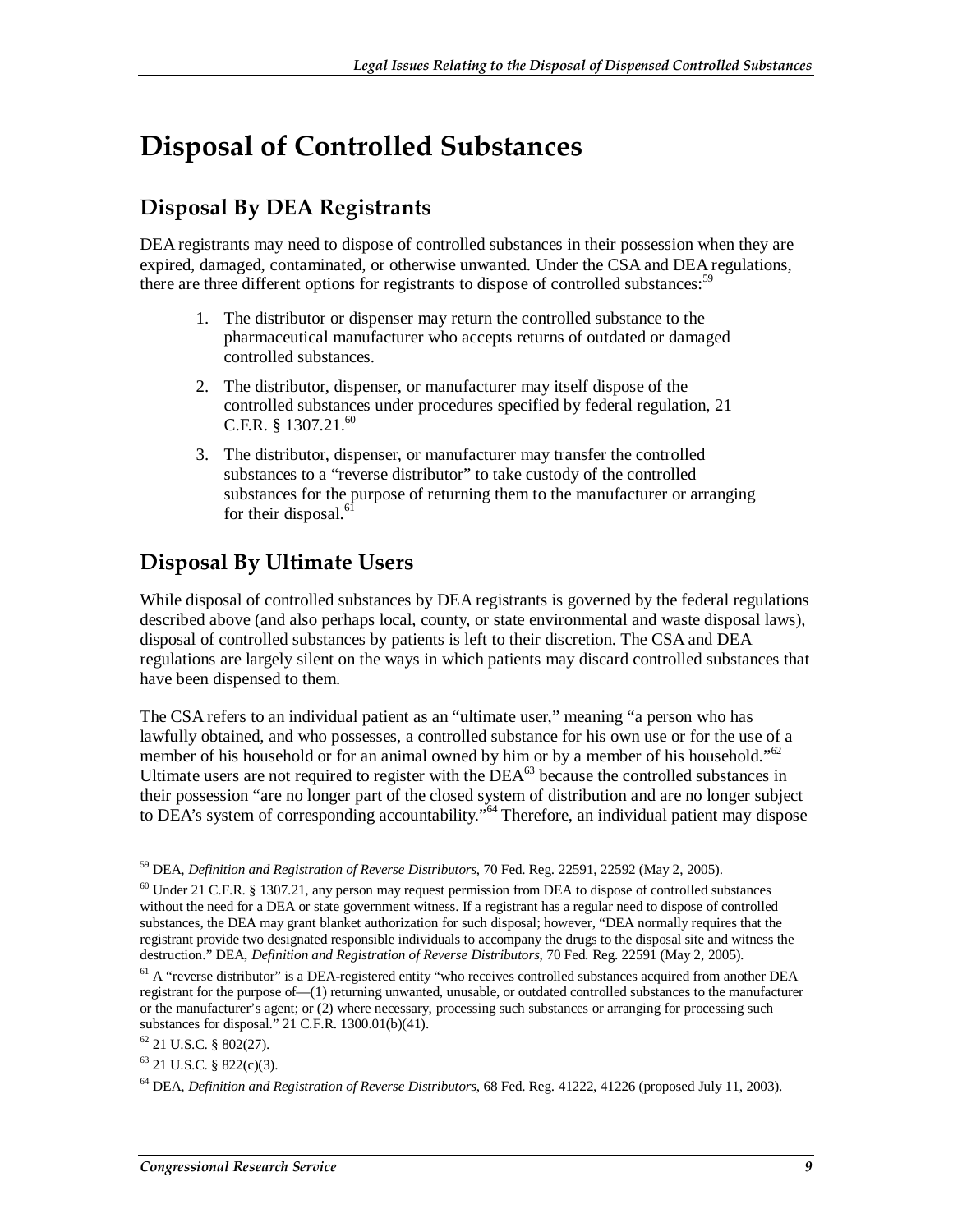of a controlled substance prescription medication without prior approval from the DEA, or without notifying any legal authority beforehand or afterwards.

However, DEA regulations do permit any person in possession of any controlled substance, including both registrants and non-registrants, to request assistance with disposal of such substance from the DEA Special Agents in Charge (SAC) of the area where the person is located.<sup>65</sup> An ultimate user who seeks the help of the DEA in disposing of a controlled substance must submit a letter to the SAC that provides several pieces of information, including the following: (1) the user's name and address; (2) the name and quantity of the controlled substance to be disposed of; (3) how the applicant obtained the substance (if known); and (4) the name, address, and DEA registration number of the person who possessed the controlled substance before the user (if known).<sup>66</sup> Upon receipt of this letter, a SAC may authorize the ultimate user to dispose of the controlled substance by one of the following methods: (1) by transfer to a DEA registrant; (2) by delivery to a DEA agent or to the nearest DEA field office; (3) by destruction in the presence of a DEA agent; or (4) by "such other means as the Special Agent in Charge may determine to assure that the substance does not become available to unauthorized persons."<sup>67</sup> The DEA has conceded that ultimate users have very rarely utilized this procedure that is available to them.<sup>68</sup>

The DEA's testimony offered in congressional hearings, the DEA's website, and the agency's comments published in the Federal Register have all repeatedly asserted the DEA's view that the CSA prohibits consumers from returning unwanted or unused controlled substances to their pharmacies or giving them to other DEA-registered entities for disposal purposes.<sup>69</sup> The DEA has stated that the CSA has no provisions that allow a DEA registrant (such as a pharmacy) to accept and take custody of controlled substances from a non-registrant (individual patient).<sup>70</sup> The DEA has previously explained the following:

<sup>&</sup>lt;u>.</u>  $65$  21 C.F.R. § 1307.21(a).

<sup>66</sup> *Id.* 

 $67$  21 C.F.R. § 1307.21(b)(4).

<sup>68</sup> DEA, *Disposal of Controlled Substances by Persons Not Registered With the Drug Enforcement Administration,* 74 Fed. Reg. 3480, 3483 (January 21, 2009).

<sup>69</sup> *See* DEA, General Questions and Answers, *available at* http://www.deadiversion.usdoj.gov/faq/general.htm#rx-10 ("An individual patient may not return his/her unused controlled substance prescription medication to the pharmacy."); DEA, *Disposal of Controlled Substances by Persons Not Registered With the Drug Enforcement Administration*, 74 Fed. Reg. 3480, 3482 (January 21, 2009) ("[N]o provisions in the CSA or DEA regulations allow a DEA registrant to routinely acquire controlled substances from a non-registrant (i.e. individual patient)."); *Drug Waste and Disposal: When Prescriptions Become Poison: Hearing Before the Senate Special Comm. on Aging,*  $111^{th}$  Cong.,  $2^{nd}$  sess. (2010) (statement of Joseph T. Rannazzisi, DEA, at 3) ("The statute does not contemplate that ultimate users may need to dispose of unused pharmaceutical controlled substances. Under current law, an ultimate user is not authorized to deliver or distribute controlled substances for purposes of disposal. Any such distribution by an ultimate user, regardless of the purpose, is illegal.").

<sup>70</sup> DEA, Office of Diversion Control, General Questions and Answers, *available at* http://www.deadiversion.usdoj.gov/ faq/general.htm#rx-10. However, an individual patient may return unused controlled substances to a pharmacy if the controlled substance was dispensed in error or if the controlled substance medication is subject to an FDA-supervised recall. *Id.*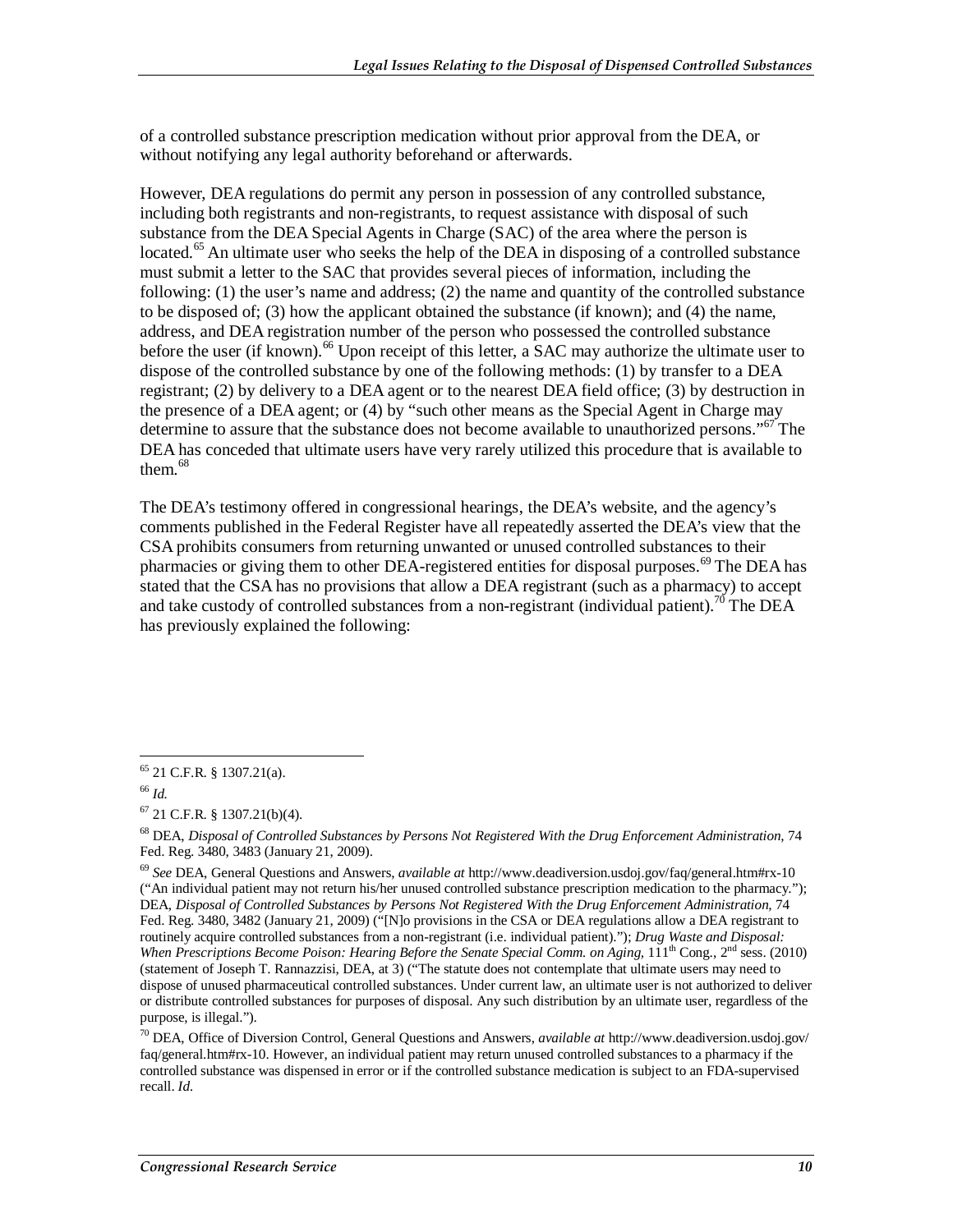The Controlled Substances Act is unique among criminal laws in that it stipulates acts pertaining to controlled substances that are permissible. That is, if the CSA does not explicitly permit an action pertaining to a controlled substance, then by its lack of explicit permissibility the act is prohibited.<sup>71</sup>

Not only does the CSA lack provisions that permit the transfer of a controlled substance between non-registrants and DEA registrants, but the CSA expressly prohibits an ultimate user to engage in "distribution" of a controlled substance.<sup>72</sup> Because the CSA defines "distribute" to mean "deliver ... a controlled substance"<sup>73</sup> and further defines "deliver" to mean "the actual, constructive, or attempted transfer of a controlled substance,"<sup>74</sup> it is illegal for an ultimate user to give a controlled substance to another person (whether DEA-registered or not) for disposal purposes.<sup>75</sup>

Some state and community drug take-back programs accept controlled substances from patients because they have been granted "temporary allowances" from the DEA to do so—such programs involve the participation of law enforcement agencies that have sought authorization from the SAC to directly receive the controlled substances from ultimate users for disposal purposes.<sup>76</sup> In the absence of such DEA approval, however, community pharmaceutical take-back programs are not permitted to collect controlled substances from consumers. The DEA has acknowledged that "[a]t this time, most U.S. communities do not offer programs to properly dispose of excess controlled substances or waste medication. Many consumers keep the drugs in their possession because they do not know how to dispose of them."<sup>77</sup>

### **Legislation in the 111th Congress**

As noted earlier, the DEA has asserted that legislation is required to provide the DEA with statutory authority to "promulgate regulations that set forth a comprehensive framework for communities and regulated entities to use as guides to establish secure disposal programs for unused controlled substances."<sup>78</sup> Several bills have been introduced in the  $111<sup>th</sup>$  Congress that would change current law and make it easier for patients to dispose of unused controlled

<sup>-</sup>71 DEA, *Electronic Prescriptions for Controlled Substances*, 73 Fed. Reg. 36722, 36724 (proposed June 27, 2008). *See also, e.g.,* 21 U.S.C. § 841(a) ("*Except as authorized by this subchapter*, it shall be unlawful for any person knowingly or intentionally—(1) to manufacture, distribute, or dispense, or possess with intent to manufacture, distribute, or dispense, a controlled substance; or (2) to create, distribute, or dispense, or possess with intent to distribute or dispense, a counterfeit substance.") (emphasis added).

 $72$  21 U.S.C. § 841(a)(1) ("Except as authorized by this title, it shall be unlawful for any person knowingly or intentionally to ... distribute ... a controlled substance"); DEA, *Disposal of Controlled Substances by Persons Not Registered With the Drug Enforcement Administration,* 74 Fed. Reg. 3480, 3481 (January 21, 2009) ("[T]he CSA and its implementing regulations do not contemplate a situation in which an ultimate user would distribute controlled substances.")

<sup>73 21</sup> U.S.C. § 802(11).

 $74$  21 U.S.C. § 802(8).

<sup>75</sup> DEA, *Disposal of Controlled Substances by Persons Not Registered With the Drug Enforcement Administration,* 74 Fed. Reg. 3480, 3481 (January 21, 2009).

<sup>76</sup> *Id.*

<sup>77</sup> *Drug Waste and Disposal: When Prescriptions Become Poison: Hearing Before the Senate Special Comm. on Aging,*   $111^{th}$  Cong.,  $2^{nd}$  sess. (2010) (statement of Joseph T. Rannazzisi, DEA, at 5).

 $^{78}$  *Id.*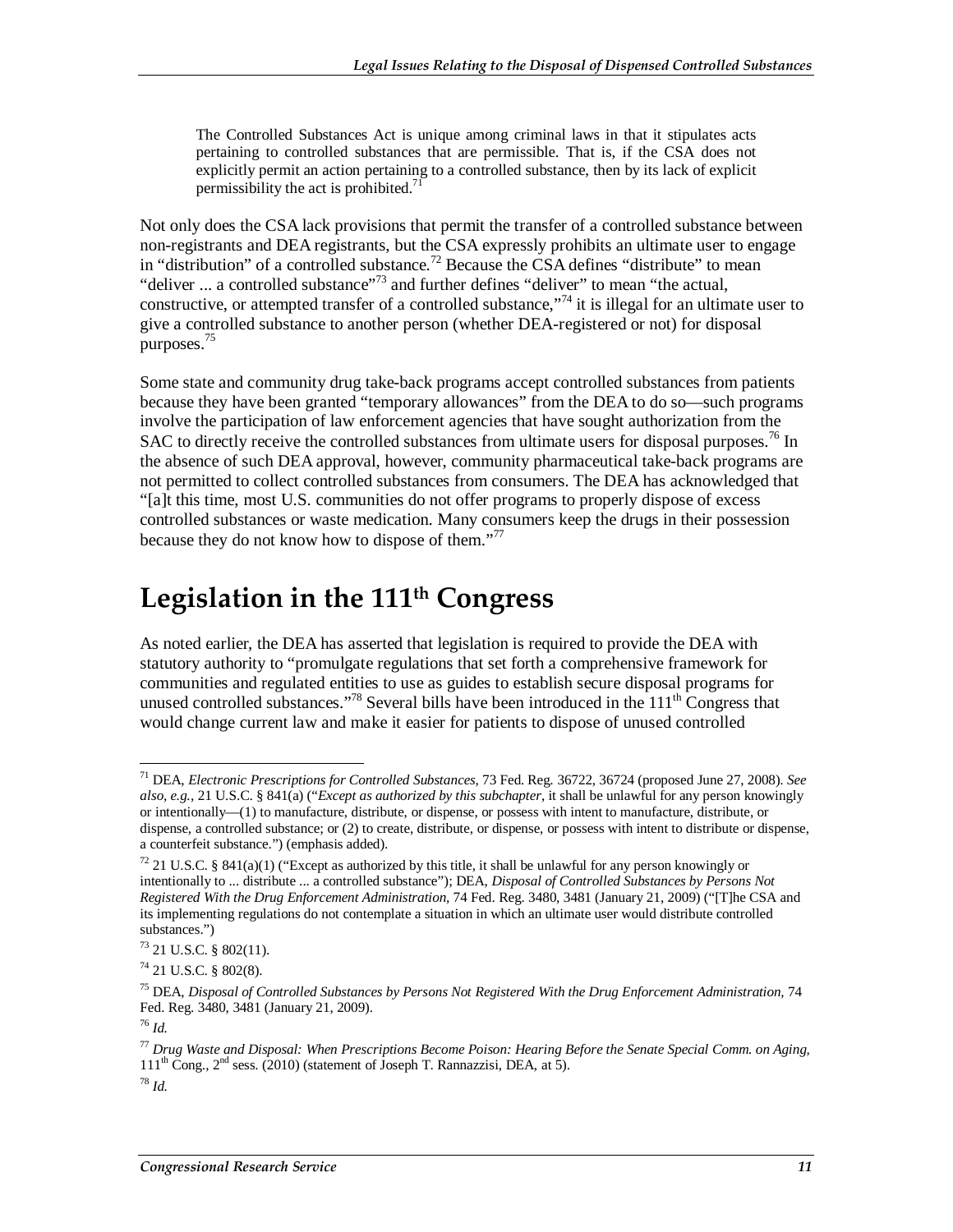substances by participating in drug take-back programs or delivering them to entities authorized by law to dispose of them; Congress has passed one of these bills, the Secure and Responsible Drug Disposal Act of 2010 (S. 3397).

#### **Secure and Responsible Drug Disposal Act of 2010**

Introduced on May 24, 2010, by Senator Klobuchar, S. 3397 amends the CSA to allow an ultimate user—without being registered—to deliver controlled substances to an entity that is authorized under the CSA to dispose of them, providing that such disposal occurs in accordance with regulations issued by the Attorney General to prevent diversion of controlled substances. Also, the bill grants the Attorney General *discretion* to promulgate regulations that authorize long-term care facilities to dispose of controlled substances on behalf of ultimate users who reside (or have resided) at the long-term care facilities. The DEA has observed that "[t]his provision is necessary because nursing homes and other long-term care facilities sometimes gain possession of controlled substances that are no longer needed by patients, but the CSA currently does not allow such facilities, which are usually not registered under the Act, to deliver controlled substances to others for the purposes of disposal."<sup>79</sup> The bill includes a congressional findings section. Among other things, the findings observe that "[l]ong-term care facilities face a distinct set of obstacles to the safe disposal of controlled substances due to the increased volume of controlled substances they handle," and that "[t]he goal of this Act is to encourage the Attorney General to set controlled substance diversion prevention parameters that will allow public and private entities to develop a variety of methods of collection and disposal of controlled substances in a secure and responsible manner."<sup>80</sup> The DEA has offered its support for the Secure and Responsible Drug Disposal Act, noting that the measure allows "ensuing regulations to be implemented uniformly throughout the nation" and grants the DEA the flexibility to allow, by regulation, "a wide variety of disposal methods that are consistent with effective controls against diversion."<sup>81</sup>

On July 29, 2010, the Senate Judiciary Committee approved S. 3397 after adopting an amendment that directs the Attorney General, in developing regulations governing drug disposal, to take into consideration the public health and safety, as well as the ease and cost of program implementation and participation by various communities. The amendment specifies that such regulations may not require any entity to establish or operate a delivery or disposal program. In addition, the legislation contains a provision that allows "any person lawfully entitled to dispose of a decedent's property" to deliver that decedent's controlled substances to authorized persons for disposal purposes.<sup>82</sup> The amendment also requests that the U.S. Sentencing Commission review and, if appropriate, amend the Federal Sentencing Guidelines to provide increased imprisonment penalties if a person is convicted of a drug offense involving drugs that were obtained from a drug disposal process authorized under the act.<sup>83</sup> The Senate passed S. 3397 on August 3, 2010, by unanimous consent. The House passed the bill on September 29, 2010, after

<sup>-</sup><sup>79</sup> Hearing on Pending Public Health Legislation: Hearing Before the House Comm. on Energy and Commerce, *Subcomm. on Health,* 111th Cong , 2nd sess. *(*2010) (statement of Joseph T. Rannazzisi, DEA, at 7).  $80$  S. 3397, §2 (4)(D), (6).

<sup>81</sup> *Hearing on Pending Public Health Legislation: Hearing Before the House Comm. on Energy and Commerce, Subcomm. on Health,* 111th Cong , 2nd sess. *(*2010) (statement of Joseph T. Rannazzisi, DEA, at 7).

 $82$  S. 3397, § 3 (as reported in the Senate), adding new 21 U.S.C. § 822(g)(3).

<sup>83</sup> *Id.* §4 (as reported in the Senate).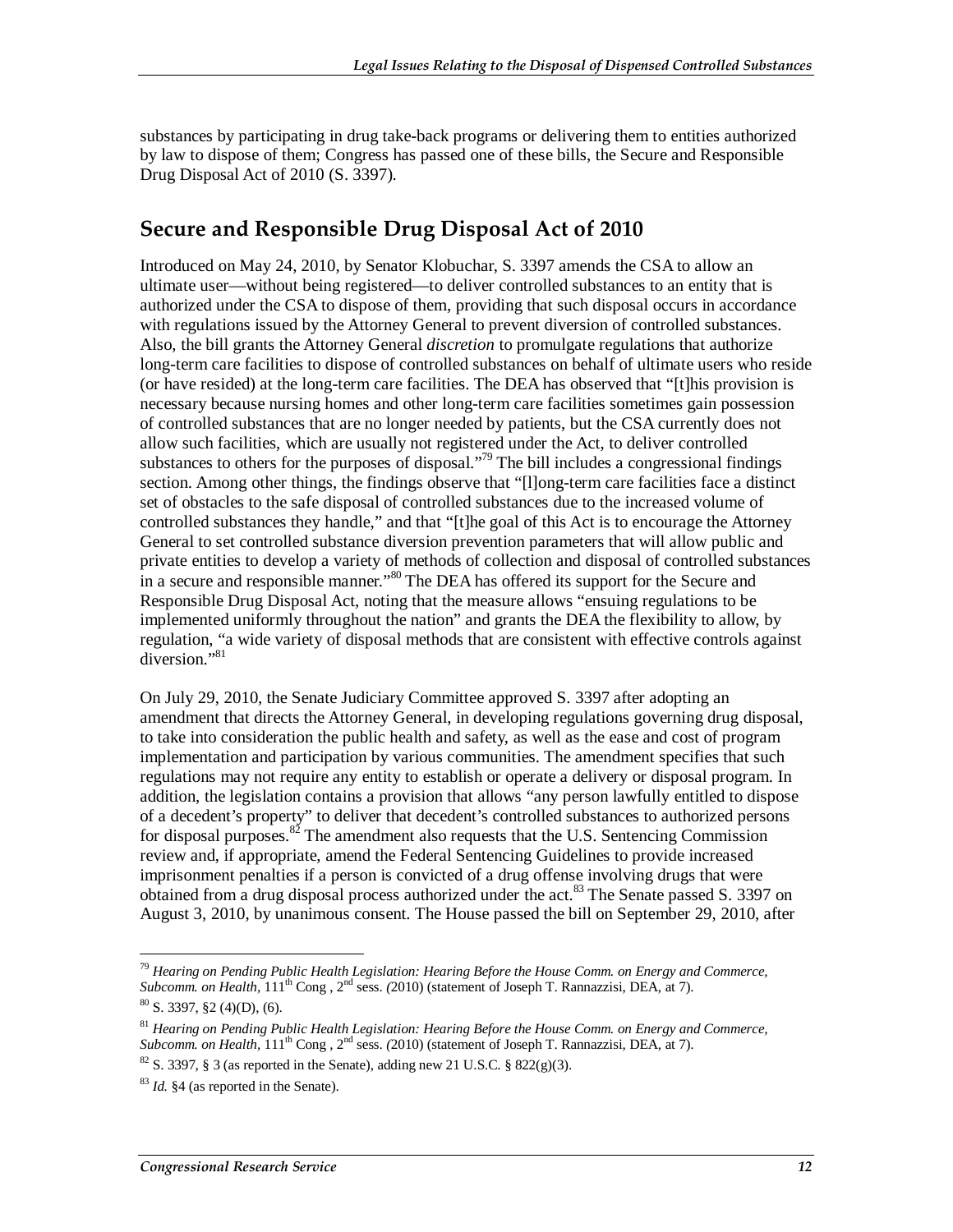making technical corrections to the findings section that, among other things, emphasize that one of the goals of the act is to "reduce instances of diversion and introduction of some potentially harmful substances into the environment."<sup>84</sup> Later that same day, the Senate passed the measure as amended by the House. On October 12, 2010, President Obama signed S. 3397 into law (P.L. 111-273).

#### **Other Related Bills**

Representative Inslee introduced the Safe Drug Disposal Act of 2010 (H.R. 5809) on July 21, 2010. The House Energy and Commerce Committee, Subcommittee on Health held hearings and a markup session on H.R. 5809 on July 22, 2010. The subcommittee approved the bill (with a substitute amendment) $85$  by voice vote and referred the measure to the full committee for its consideration. As amended, the legislation largely resembles the Secure and Responsible Drug Disposal Act of 2010, although it does not contain a congressional findings section and the section regarding the U.S. Sentencing Commission. However, it includes additional provisions that are not found in S. 3397. H.R. 5809 includes a provision that would *require* the Attorney General to allow long-term care facilities to deliver for disposal controlled substances on behalf of ultimate users (unlike S. 3397, which states that the Attorney General *may* authorize this activity). H.R. 5809 would direct the ONDCP Director, in consultation with the EPA Administrator, to carry out public education and outreach campaigns to increase awareness of lawful and safe disposal of prescription drugs.<sup>86</sup> The legislation would require the Comptroller General of the United States to collect data on disposal of controlled substances by ultimate users and submit its findings and recommendations to Congress regarding the use, effectiveness, and accessibility of disposal programs.<sup>87</sup> Finally, H.R. 5809 would direct the EPA Administrator to conduct a study (and report to Congress the results of such study) that examines the environmental impacts of disposal of controlled substances "through existing methods," offer recommendations on disposing controlled substances that take into consideration such impacts (as well as the ease and cost of implementing drug take-back programs and participation in such programs by various communities), and "identify additional authority needed to carry out such recommendations if the Administrator determines that the Administrator's existing legal authorities are insufficient to implement such recommendations.<sup>38</sup> On July 28, 2010, the House Energy and Commerce Committee approved the bill and ordered it to be reported. The House passed H.R. 5809 on September 22, 2010.

Introduced on February 25, 2009, by Representative Inslee and on June 24, 2009, by Senator Murray, the Safe Drug Disposal Act of 2009 (H.R. 1191, S. 1336) would amend the CSA to allow states to operate drug disposal programs that accept from patients unwanted or unused controlled substances without requiring the presence of law enforcement personnel.<sup>89</sup> Specifically, the bill would direct the Attorney General to promulgate regulations that describe five drug take-back

<sup>-</sup> $84$  S. 3397 (as amended by the House),  $\S2(6)$ .

<sup>85</sup> Amendment available at http://www.cq.com//displayamendment.do?docid=3707907&productId=1.

<sup>86</sup> H.R. 5809, §3.

<sup>87</sup> H.R. 5809, §4.

 $88$  H.R. 5809, §5(a)(1)(C).

<sup>89 155</sup> CONG. REC. E386 (daily ed. February 25, 2009) (statement of Rep. Jay Inslee) ("[T]he Controlled Substances Act has inadvertently established a barrier between safe and unsafe disposal methods of unused or unwanted controlled substances. Without amending this law, controlled substance abuse on our streets and prescription drug pollution of our water ways will continue to rise.").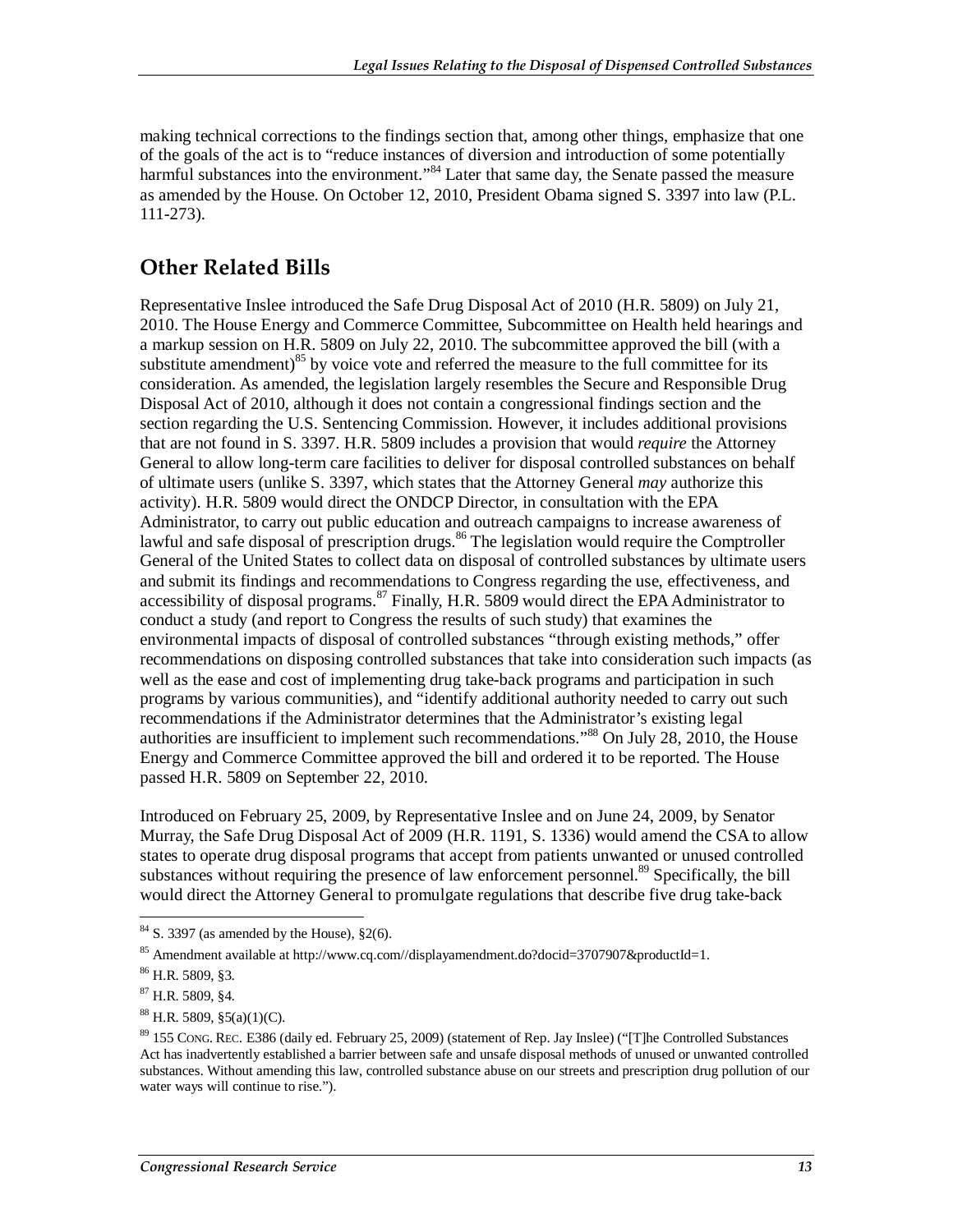program models from which states may choose and implement, to permit an ultimate user (or a care taker)<sup>90</sup> to dispose of unused or partially used controlled substances through delivery to a designated facility. Beyond these five model state programs, the regulations must also allow states to devise an alternative means of disposal that best suits the state and that receives the approval of the Attorney General. The bill requires that any approved state drug disposal program must, among other things, permit ultimate users to dispose of controlled substances through nonlaw-enforcement personnel and incorporate environmentally sound practices for disposal. Furthermore, the bill would amend Section 505 of the Federal Food, Drug, and Cosmetic  $Act<sup>91</sup>$ and Section 351 of the Public Health Service  $Act^{92}$  to require the Secretary of Health and Human Services to ensure that the labeling for drugs or biological products does "not include any recommendation or direction to dispose of the drug by means of a public or private wastewater treatment system, such as by flushing down the toilet."<sup>93</sup> In testimony offered before Congress, the DEA has expressed its concern about "the complexity of the regulatory scheme called for" in the Safe Drug Disposal Act of  $2009.^{94}$ 

Representative Shea-Porter introduced the Safe Prescription Drug Disposal and Education Act (H.R. 5925) that would, among other things, allow the Attorney General to distribute federal grant awards to eligible entities to facilitate the establishment and operation of prescription drug disposal units (that must be clearly marked as a "prescription drug drop-off box") at various locations. The bill first provides an amendment to the CSA that would permit an ultimate user (or an individual authorized to act on his behalf) to deliver, without being registered, a controlled substance to another person for the purpose of disposal. In addition, the bill would allow "a person to whom such controlled substance is being delivered may, without being registered, receive such controlled substance for such purpose."<sup>95</sup> The Attorney General would be required to determine the places where the prescription drug drop-off boxes may be located, subject to state and local requirements related to waste or hazardous waste management and any regulations issued by the Food and Drug Administration.<sup>96</sup> Entities that would be eligible to apply for a federal grant include a state, local government unit, nonprofit organization, Indian tribe, corporation, and community coalition. The funds received under the grant would be available to establish, maintain, and operate the drug disposal unit, as well as to hire a reverse distributor, a waste or hazardous waste management organization, or other state or local government entity, to collect the drugs that have been deposited in the drop-off boxes. H.R. 5925 would authorize to be appropriated \$5 million for each of fiscal years 2011 through 2014 to carry out the grant program. Finally, the bill would direct the Director of National Drug Control Policy, in consultation with the EPA Administrator, to carry out an education and outreach campaign to increase public awareness of safe and lawful prescription drug disposal methods.

<sup>-</sup> $90$  H.R. 1191 and S. 1336 define "care taker" to mean "a person responsible for taking care of one or more individuals or animals, including through provision of controlled substances; and may include a physician or other health care professional, a veterinarian, a long-term care facility, a nursing home, a hospital, a jail, or a school." H.R. 1191, S. 1336, § 2(a).

<sup>&</sup>lt;sup>91</sup> 21 U.S.C. § 355.

 $92$  42 U.S.C. § 262.

<sup>93</sup> H.R. 1191, S. 1336, §3(a).

<sup>94</sup> *Hearing on Pending Public Health Legislation: Hearing Before the House Comm. on Energy and Commerce, Subcomm. on Health,* 111th Cong , 2nd sess. *(*2010) (statement of of Joseph T. Rannazzisi, DEA, at 6-7).

<sup>&</sup>lt;sup>95</sup> H.R. 5925, §2(a) (adding new 21 U.S.C. § 822(g)(1)(B)).

<sup>96</sup> *Id.* §2(b)(1).